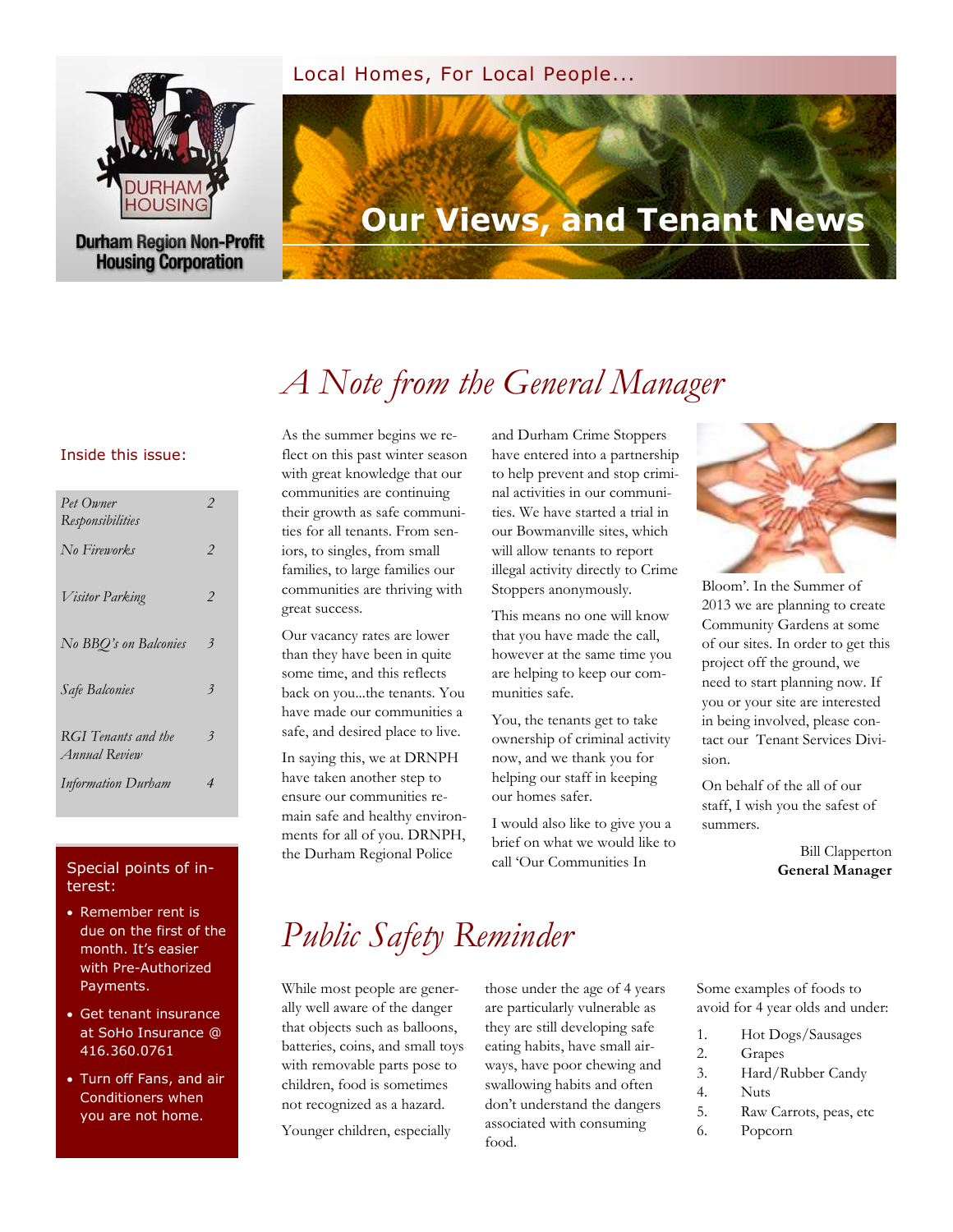# *Pet Owner Responsibilities*



Please be reminded that all tenants with pets must follow the policies and guidelines set out in your tenant manual that you received when you moved in.

If you have not received one, or you have misplaced it, please contact your property manager to obtain a new one.

Some key things to remember are:

1. Clean up after your dog. A lot of tenants

share common areas, or have linked yards. Other tenants don't want to smell or walk on feces left behind.

- 2. Control your dogs barking. Tenants have the right to quiet enjoyment of their unit. Please be considerate of other tenants.
- 3. Change cat litter. Believe it or not, if you have cats and you don't

change the cat litter on a regular basis, and you live in an apartment the smell from the cats urine can reach the main hallways and common areas.

4. Dogs on leashes. It is important that dogs are on leashes at all times. There are children and seniors in your area and sometimes can't react quick enough.



# *No Fireworks on DRNPH Property*

The staff at Durham Region Non-Profit Housing would like to wish everyone a happy Canada Day.

As you celebrate our nations birthday, please remember that fireworks are not allowed on DRNPH property.

We do understand that some of you like to watch fireworks during the celebratory time, however due to the safety risks involved we do not allow it on our sites.

However, there are near by parks, and other locations putting on wonderful firework displays that you and your family can attend.

Keep a watch on our website

at www.durham-housing.com and we will post locations of events putting on fireworks in your neighbourhood.



# *Parking*

As the warm weather arrives, more and more families and friends tend to visit our tenants all across our communities.

It is important to remember that tenants should not be parking in visitor parking spots, so that visitors for other tenants can park their vehicle.

If you are requiring overnight parking for guests see your superintendant where applicable.

If a tenant's car is parked in visitor parking, it will receive a warning letter. Any time after the first notice, it is subject to a fine, and the vehicle may be

towed at the owner's expense.

Be courteous to your neighbours, and thank you for your cooperation.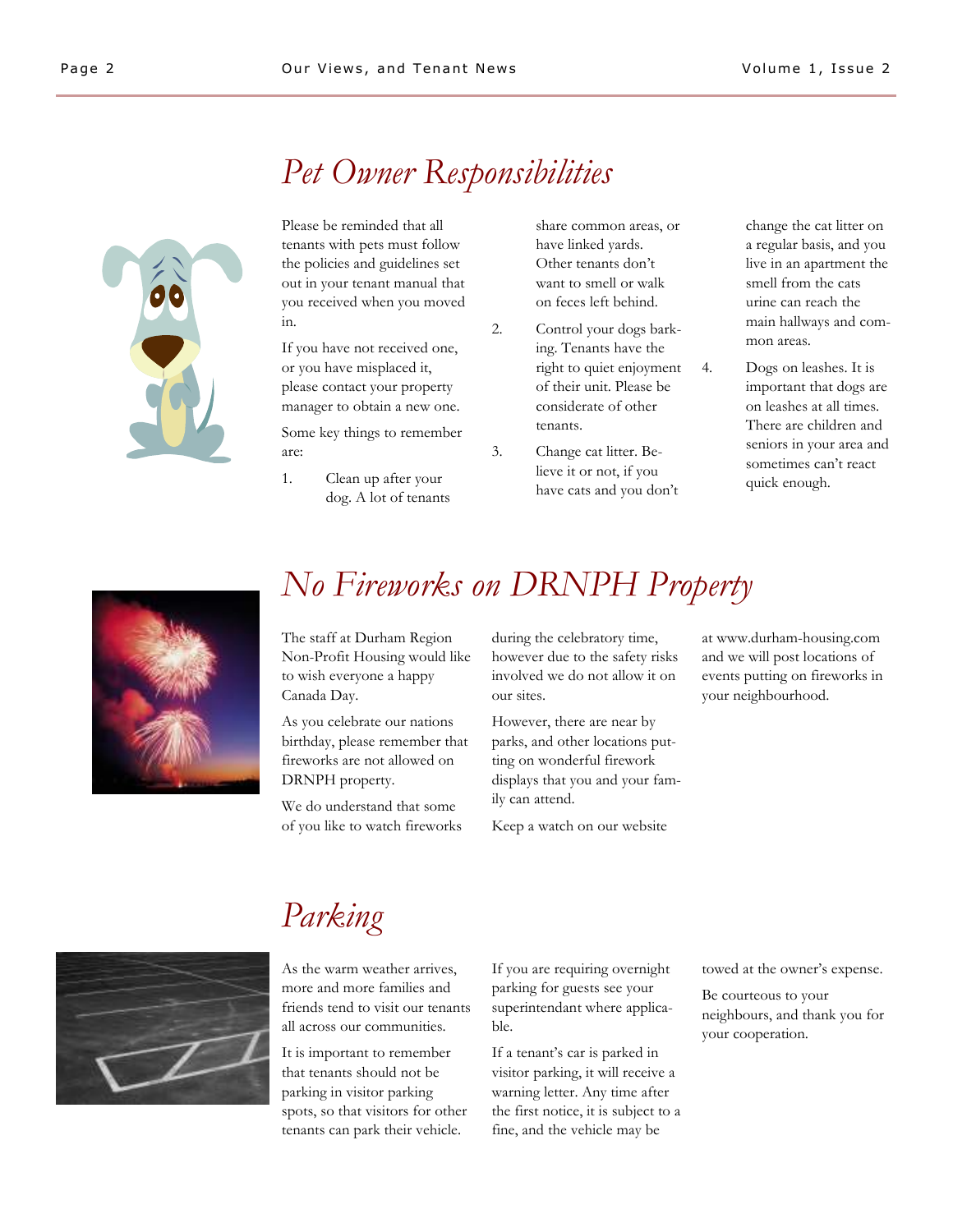# *Please No BBQ's On Balconies*

As per our policies, the fire departments in all of our communities do not allow BBQ's on balconies in apartment buildings.

It is a serious fire hazard that can result in injury or death so we ask for your cooperation in keeping our buildings safe for you as well as the other tenants in your communities.

There are parks that allow for BBQ's, and there are indoor grills now that resemble BBQ

cooking which are available at department stores.



# *Safe Balconies*

It is important to keep your balconies clear of clutter or personal belongings.

In order to keep children safe, we ask that you make sure that there are no stools, chairs, boxes, etc at the edge of the balcony close to the railings.

Children can use these objects to climb onto and then boost

themselves up and over the railing.

It is our desire to have safe communities, and we don't want to see children get hurt unnecessarily. So please take a few moments to look over your balcony and make sure it is safe for children, and that there are no fire hazards.

If everyone does this, then we can all enjoy our balconies with no fear of risks or safety concerns.



# *Annual Review for RGI Tenants*

To all RGI tenants. It is important that your Annual Reviews are in on time. This includes those on Quarterly Reporting.

I know that this can be overwhelming and sometimes a burden on you, but by missing the return dates you are subject to losing your subsidy. This

can be avoided if you respond to the notice that is mailed to you by the Tenant Services Department when your reviews are due.

If you have any questions about your RGI status or your Annual/Quarterly Review please contact Debbie Craig at

905.436.6610 or 905.686.1278.

We are also happy to come out to your community to help tenants properly submit their paperwork.